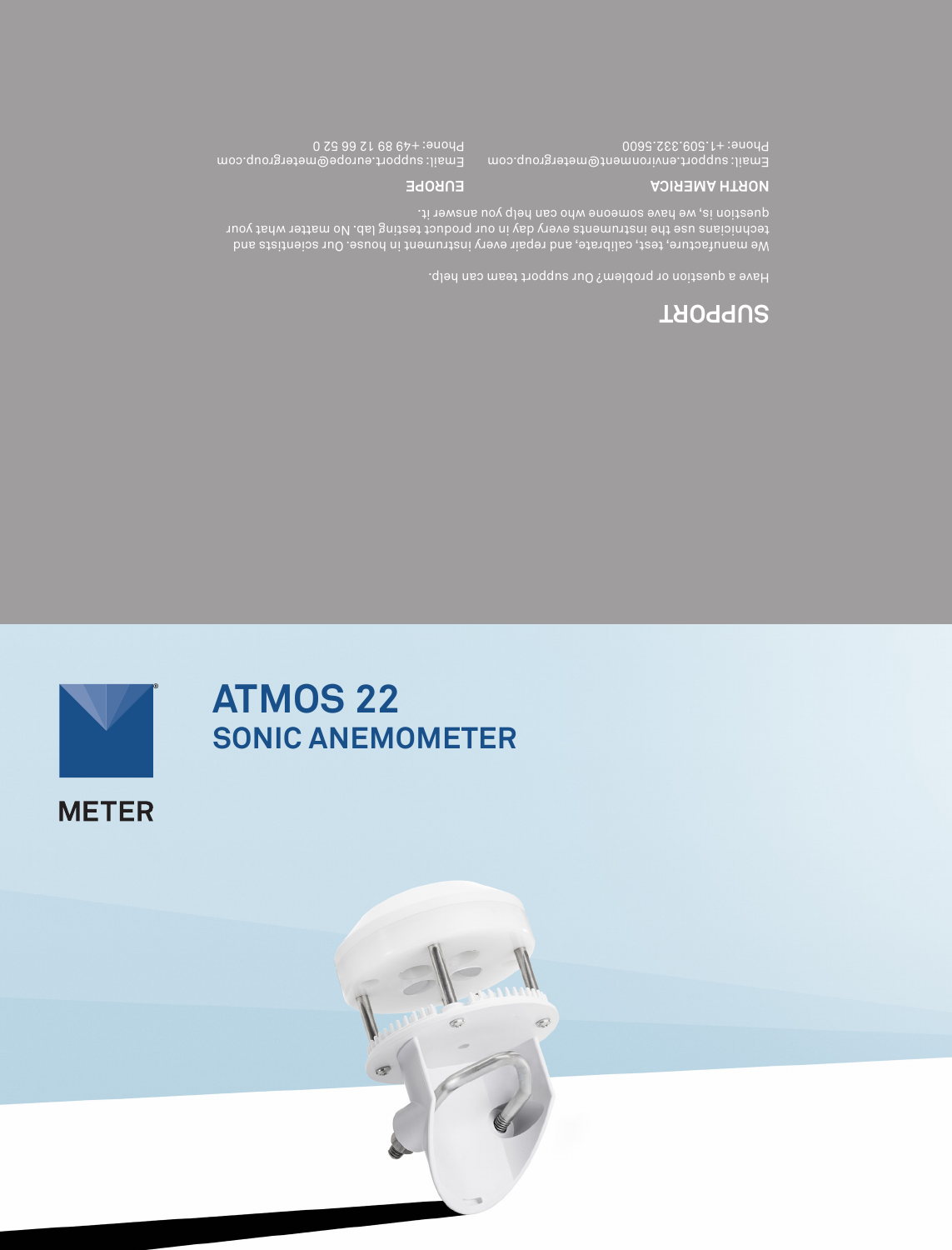# **ATMOS 22 QUICK START**

### **Preparation**

Verify that all ATMOS 22 components arrived intact. Installation will require a 13-mm (1/2-in) wrench and a secure mounting location. METER recommends a meteorological stand, pole in cement, or tripod with a 31.8- to 50.8-mm (1.25- to 2-in) diameter.

Set up and test the system (sensors and data loggers) in a lab or office. Ensure the data loggers are using up-to-date firmware and software. Verify all sensors read within expected ranges.

Before beginning installation, consider the surroundings and avoid obstructions. Many installations require the ATMOS 22 to be mounted 2 m above ground, but this can be adjusted as needed.

Please read the complete ATMOS 22 User Manual at metergroup.com/atmos22-support. All products have a 30-day satisfaction guarantee.

## **Connecting**

#### **Plug into Data Acquisition System**

Connect the stereo plug connector into any METER data logger and configure it to read the ATMOS 22 (refer to ATMOS 22 User Manual). Select a nonzero measurement interval to ensure data are being logged.

To connect to a non-METER data logger, see the ATMOS 22 Integrator Guide at metergroup.com/atmos22-support.

#### **Verify Readings**

Use the scan function in the software to show a list of readings. Verify these readings are within expected ranges.

### **ATTENTION**

For best results, use the latest versions of METER software and firmware for the computer or mobile device, products, and sensors. Please use the software Help menu to find updates. Consult the sensor user manual for more troubleshooting tips.

### **Installation**

#### **1. Mount Toward True North**

The ATMOS 41 must be oriented with the engraved **N** on the instrument oriented to true north (not magnetic north).



#### **2. Level the System**

Use the bubble level underneath the ATMOS 22. Otherwise, use a PROCHECK, or ZSC with ZENTRA Utility Mobile to level the sensor. The mounting pole may need to be leveled or shims may need to be applied.



#### **3. Secure the System**

Tighten the nuts by hand until hand–tight, and then tighten with a wrench.

**CAUTION: Do not overtighten bolt.**



#### **4. Plug Sensor In and Configure Logger**

Plug stereo plug connector into the data logger. Use data logger software to apply appropriate settings to the sensors plugged into each data logger port.